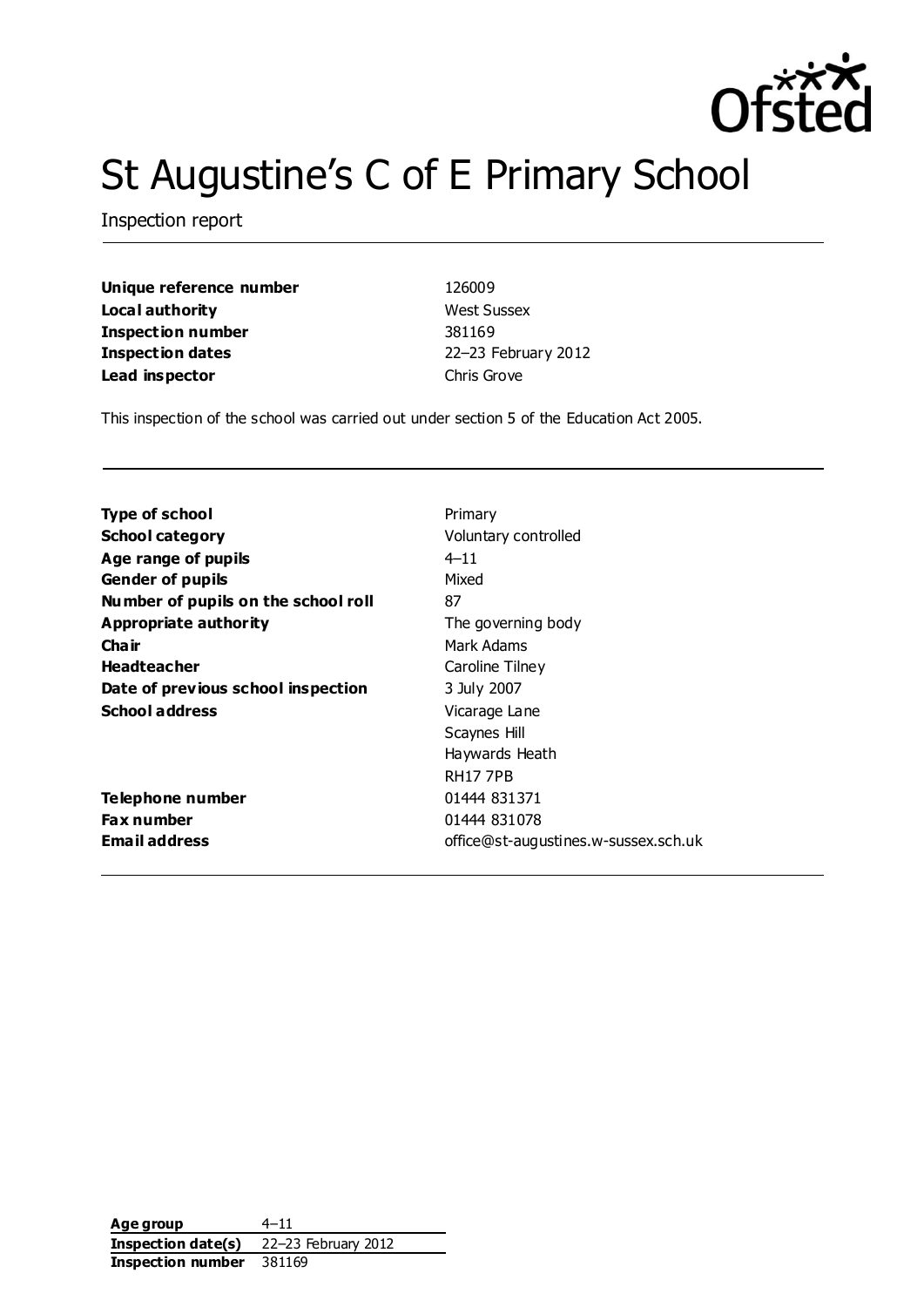

You can use Parent View to give Ofsted your opinion on your child's school. Ofsted will use the information parents and carers provide when deciding which schools to inspect and when.

You can also use Parent View to find out what other parents and carers think about schools in England. You can visit www.parentview.ofsted.gov.uk, or look for the link on the main Ofsted website: www.ofsted.gov.uk

The Office for Standards in Education, Children's Services and Skills (Ofsted) regulates and inspects to achieve excellence in the care of children and young people, and in education and skills for learners of all ages. It regulates and inspects childcare and children's social care, and inspects the Children and Family Court Advisory Support Service (Cafcass), schools, colleges, initial teacher training, work-based learning and skills training, adult and community learning, and education and training in prisons and other secure establishments. It assesses council children's services, and inspects services for looked after children, safeguarding and child protection.

Further copies of this report are obtainable from the school. Under the Education Act 2005, the school must provide a copy of this report free of charge to certain categories of people. A charge not exceeding the full cost of reproduction may be made for any other copies supplied.

If you would like a copy of this document in a different format, such as large print or Braille, please telephone 0300 123 4234, or email enquiries@ofsted.gov.uk.

You may copy all or parts of this document for non-commercial educational purposes, as long as you give details of the source and date of publication and do not alter the information in any way.

To receive regular email alerts about new publications, including survey reports and school inspection reports, please visit our website and go to 'Subscribe'.

Piccadilly Gate Store St **Manchester** M1 2WD

T: 0300 123 4234 Textphone: 0161 618 8524 E: enquiries@ofsted.gov.uk W: www.ofsted.gov.uk



© Crown copyright 2012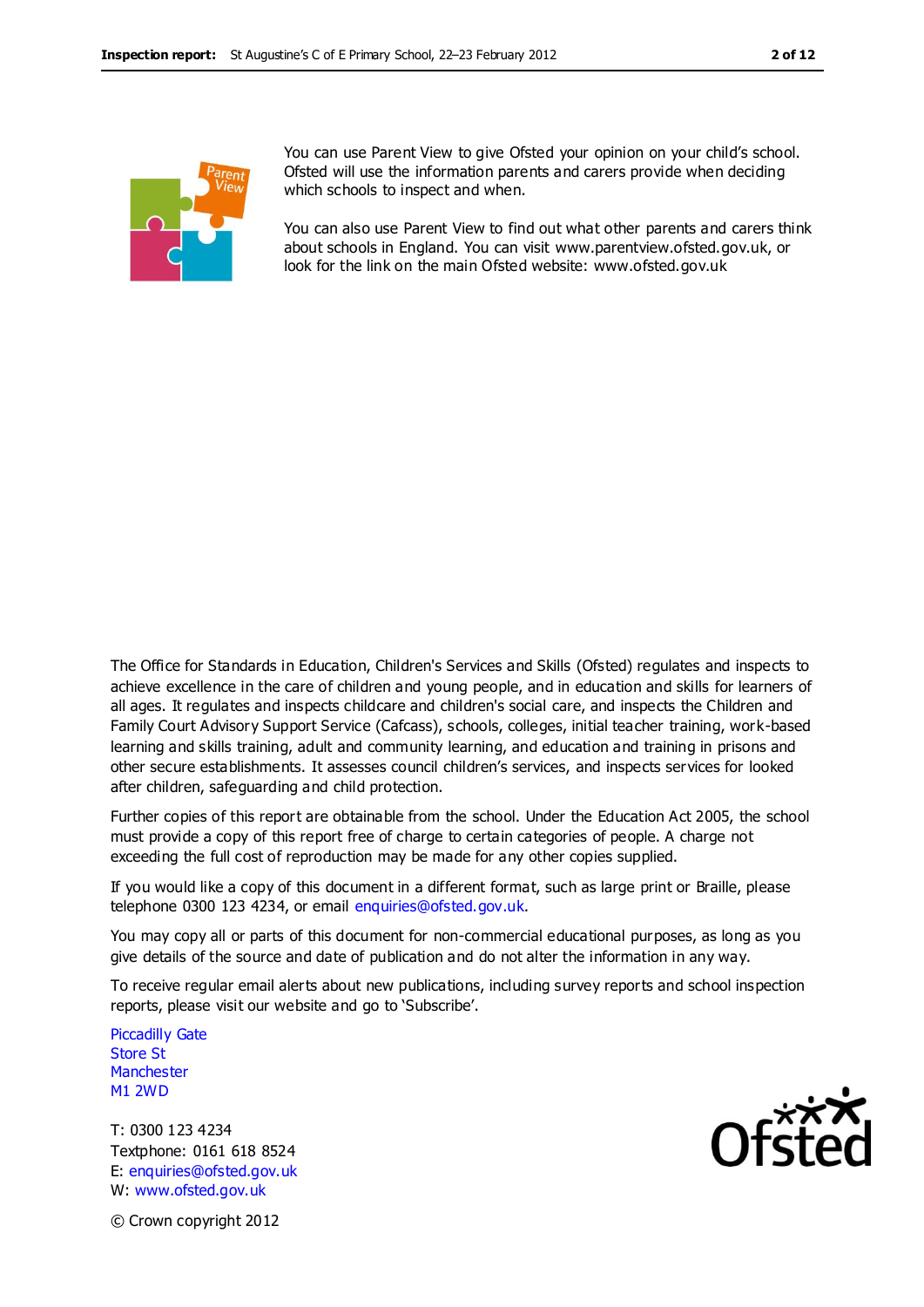# **Introduction**

Inspection team

Chris Grove **Additional** inspector

This inspection was carried out with two days' notice. The inspector observed seven lessons taught by four teachers. Meetings were held with groups of pupils, members of the school's staff and the Chair of the Governing Body. There were no responses to the online questionnaire (Parent View) of which the inspector could take account in planning the inspection. The inspector observed the school's work, and looked at analyses of pupils' attainment and progress, the school's development planning and documents relating to monitoring, safeguarding and the curriculum. The inspector analysed inspection questionnaires returned by 50 parents and carers, as well as those completed by 39 pupils and 14 members of the school staff.

# **Information about the school**

St Augustine's C of E Primary is smaller than the average-sized primary school. Most pupils are White British, and others come from a mixture of other ethnic backgrounds. The proportion of pupils known to be eligible for free school meals is below average. The proportion of pupils who are disabled or have special educational needs, principally specific learning difficulties, is above average. The school has gained several accreditations, including the Sportsmark Gold and the Activemark awards, and has Healthy School status. The school meets the government's current floor standards, which set the minimum expectations for pupils' attainment and progress.

Following the departure at short notice of the previous headteacher, there has been an extended period of interim leadership by two part-time externally appointed acting headteachers. In summer 2011, governors made an internal appointment to the role of assistant headteacher on an acting basis. The present headteacher took up the post in January 2012.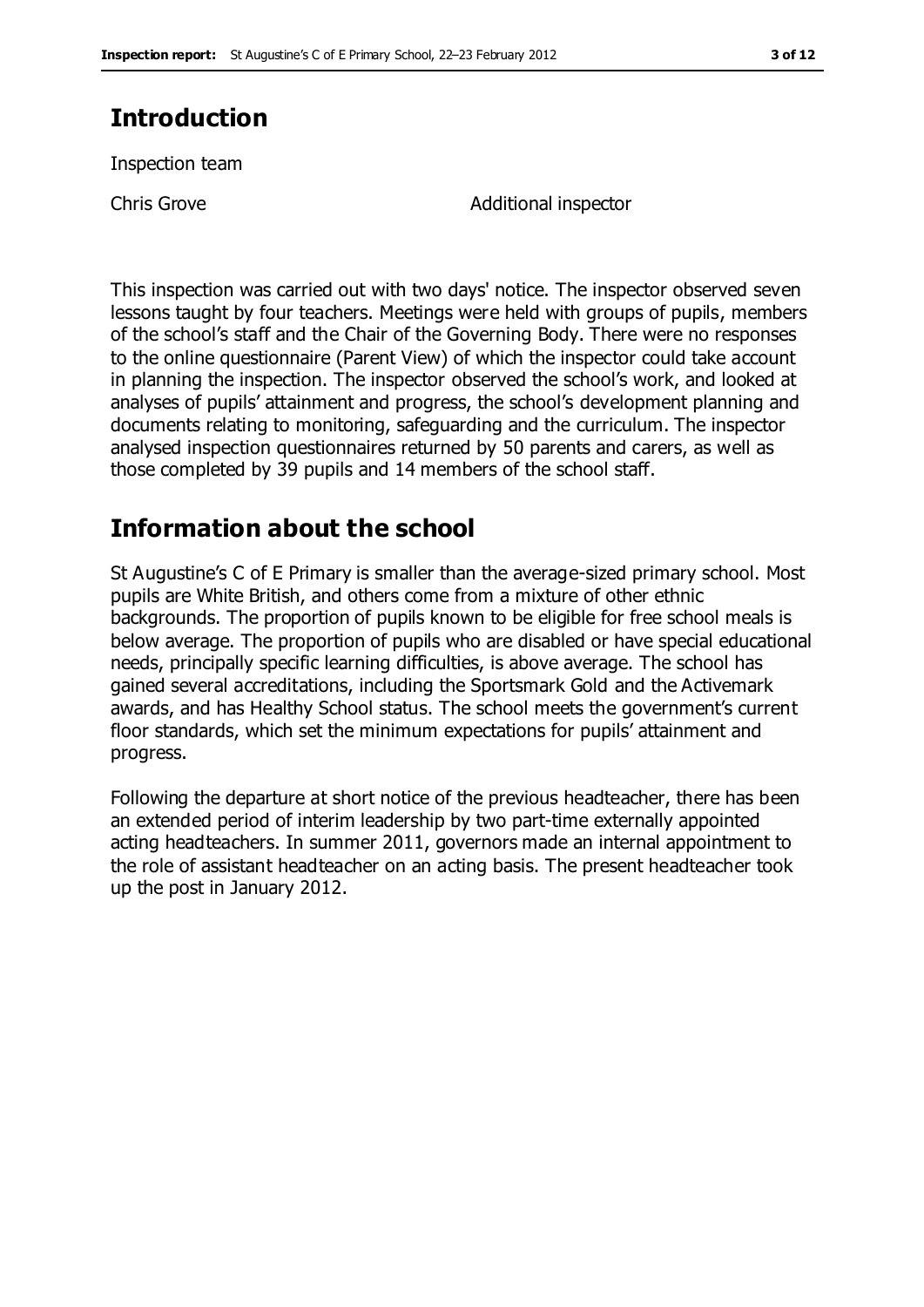# **Inspection judgements**

| <b>Overall effectiveness</b>          |  |
|---------------------------------------|--|
|                                       |  |
| <b>Achievement of pupils</b>          |  |
| <b>Quality of teaching</b>            |  |
| <b>Behaviour and safety of pupils</b> |  |
| <b>Leadership and management</b>      |  |

#### **Key findings**

- This is a satisfactory school. Members of staff have preserved the positive ethos during an unsettled period. The new headteacher has accurately identified those areas in teaching and leadership and management that have reduced the school's previously good overall effectiveness. In so doing, she has quickly gained the support of staff and governors, and has already begun to set in train necessary improvements to address identified weaknesses.
- In the Reception Year, children get off to a satisfactory start in their learning. The school's tracking information shows that pupils' current attainment across the school is broadly average in reading, writing and mathematics, indicating expected progress.
- $\blacksquare$  The quality of teaching is at least satisfactory, and sometimes better. However, teachers' expectations for pupils' achievement are not consistently high. The tasks for pupils are not always well matched to their prior attainment and different needs. Target setting and marking do not consistently help pupils to the extent that they should, and this slows their progress.
- **Pupils behave well and are courteous to others. In lessons, they are attentive** and cooperative, engaging well with teachers and applying themselves diligently to their tasks. They feel very safe and supported. They say that cases of bullying are few, and are effectively handled. Their attendance is above average, and is rising.
- Staff and governors share the headteacher's ambitious vision for the school. Essential management systems, including safeguarding and performance management, have been overhauled to improve their effectiveness. The curriculum ensures that most pupils' needs are adequately met. Although some management roles have a positive impact on pupils' learning, subject leaders have not been as involved in monitoring and self-evaluation activities as they should be. Given the improvements to teaching that the new leadership has already made, and continued good behaviour and above average attendance, the school's capacity to improve is clearly evident.

Schools whose overall effectiveness is judged satisfactory may receive a monitoring visit by an Ofsted inspector before their next section 5 inspection.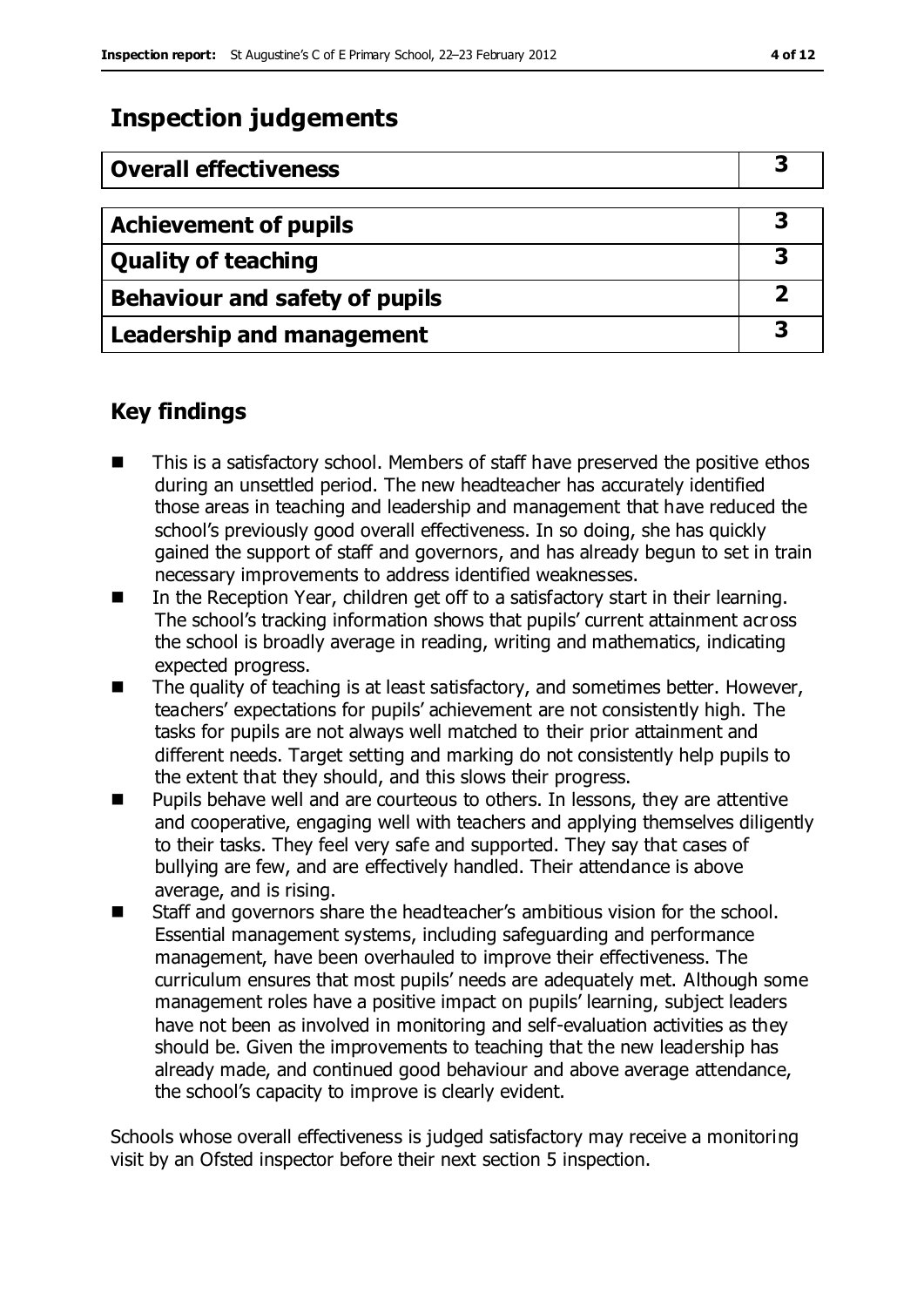# **What does the school need to do to improve further?**

- Accelerate pupils' progress through raising the proportion of good and better teaching by:
	- ensuring that all teachers set consistently higher expectations of what  $\equiv$ pupils should achieve
	- making sure that all groups of pupils are challenged by well-matched tasks to make good progress in their learning
	- ensuring that lessons are consistently well paced, and that teachers make good use of time.
- Sharpen the impact of guidance for pupils about how to improve their work in reading, writing and mathematics by:
	- setting more focused targets so that teachers indicate more precisely to pupils the improvements necessary to reach higher levels of attainment
	- making sure that feedback from marking has a greater impact, so that pupils develop a clearer understanding of the next steps in their learning.
- Clarify the roles of subject leaders, and develop their leadership skills, to enable them to have a greater impact upon improving the quality of teaching and learning.

#### **Main report**

#### **Achievement of pupils**

On entry to the school, children's attainment is variable, but is typically as expected for their age. In recent times, children have made satisfactory progress in the Reception Year and met the expectations for this age group when they enter Year 1. They enjoy the many practical activities available, for example learning to count accurately using 'Numicon' equipment, or working with their teacher using flashcards to practise and extend their knowledge and understanding of phonics (linking sounds to letters).

School data show that in Years 1 and 2, pupils continue to make satisfactory progress to reach broadly average attainment in reading, writing and mathematics by the end of Year 2. In an effective lesson, a group of pupils in Years 1 and 2 progressed well as they read the same book together. They responded enthusiastically to the teacher's animated approach, the praise for their achievements, and good opportunities to confirm their understanding of their reading. More hesitant readers applied their knowledge of phonics to good effect to correctly sound out unfamiliar words, for example 'found' and 'everything', and showed good comprehension of their current reading. Disabled pupils and those with special educational needs make the same satisfactory progress as others because they are given appropriate additional support.

In past years, pupils' attainment by the end of Year 6 has mostly been above average, especially in English. Current school data indicate that in Years 3 to 6, attainment in mathematics and English, including reading, is broadly average. The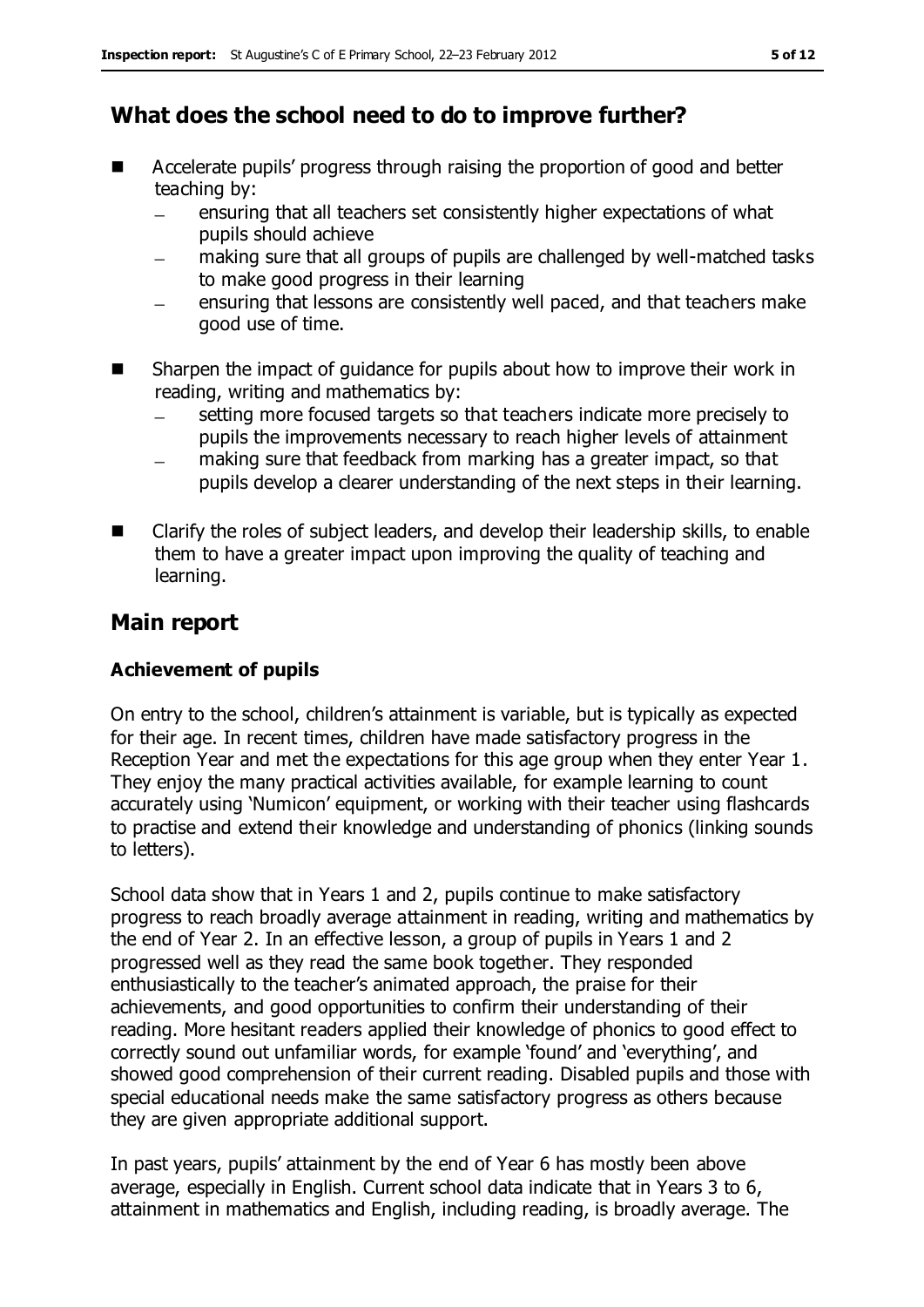progress of all groups of pupils, including disabled pupils and those with special educational needs, is presently satisfactory. However, in some lessons, progress is better. In a well-paced English lesson about play scripts, pupils in Years 5 and 6 were interested to explore important features of a video excerpt, and to discuss the criteria for a successful script before undertaking their writing task. Pupils in Years 3 and 4 showed good understanding of the use of similes, and in addition, those in Year 4 accepted the challenge to make accurate use of the apostrophe, prior to planning a descriptive writing task.

Most parents and carers feel that their children make good progress. Inspection evidence shows that pupils' progress across the school is satisfactory rather than better, because it is not consistent.

#### **Quality of teaching**

The school's positive ethos is reflected in the very good relationships between adults and pupils. Teachers' high expectations about pupils' behaviour and their moral and social development mean that there is rarely a need to manage pupils' conduct and attentiveness in lessons. As a result, pupils' readiness to learn is good, though a few of the youngest children are still developing good skills in listening. Expectations about high achievement and good rates of progress for pupils are, however, less consistently set.

The best teaching includes a well-judged match of tasks to the different prior attainment of pupils in the mixed-age classes. However, the match of tasks is not always well-enough planned in all lessons or classes to ensure appropriate levels of challenge for all groups of pupils. Where teaching is less effective, the pace of learning is not consistently good. Furthermore, teachers do not always use time sufficiently well to ensure that pupils are as productive as they could be. Teaching assistants contribute well to pupils' learning. Those who are assigned to disabled pupils and those with special educational needs offer them good support. Other assistants provide focused support for particular groups of pupils. However, during whole-class work with teachers, assistants do not always have a clear role, and this limits their effectiveness.

The use of target setting and marking to raise achievement is not consistently effective enough to ensure good progress. Target-setting arrangements in writing and mathematics have limited impact because they do not sufficiently help pupils towards higher levels of attainment. In addition, pupils are not always regularly assessed on progress towards their targets. Teachers' marking of work in English offers praise and involves the correction of errors, but only occasionally indicates the next steps in their learning. Some marking in mathematics consists mostly of ticking work. As a result of limited feedback, pupils' questionnaire responses show that they are not always clear how well they are doing at school.

Most parents and carers consider that teaching is good. Inspection evidence shows that, although some is good, it is typically satisfactory because it does not lead to consistently good progress across the school.

#### **Behaviour and safety of pupils**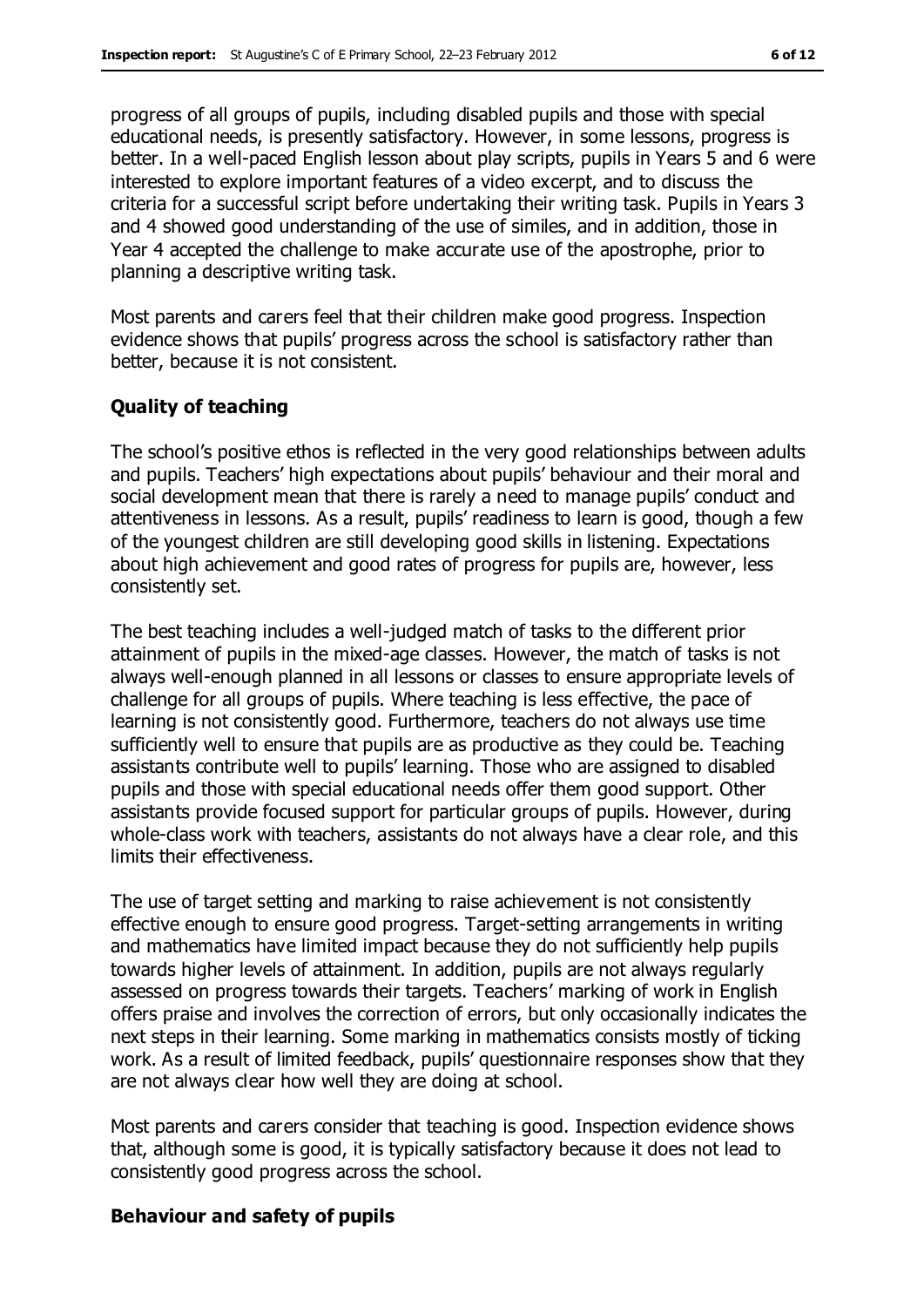Pupils behave well, and are attentive and responsive in lessons and in assembly because teachers communicate high expectations about conduct. As a result, pupils apply themselves well to their tasks. Their good behaviour is well supported by the school's calm and supportive ethos. In the playground, pupils also behave well towards others, and enjoy using the school's climbing apparatus and play equipment. The great majority say that they are safe at school and confident to talk to adults if ever they feel unsafe. They show good insights into the risks, posed by strangers, for example, or by cyber bullying through inappropriate email use. Pupils say that discussions arising from the treatment of themes and values, for example the present focus on respect for others in assemblies, help them to feel safe.

Almost all respondents to the parents' and carers' survey agreed that their children feel safe in school, and very few disagreed. The great majority judge that the standard of behaviour at the school is good, although a small minority believe that lessons can be disrupted by bad behaviour. In observations in lessons and around the school, the inspector saw no evidence of poor conduct. A discussion with a representative group of pupils indicated that most behaviour is good. Pupils reported an occasional instance of poorly controlled anger, to which the school responded appropriately, but there was no indication that such behaviour is widespread or typical.

The school has no recorded cases of racist incidents in recent years, and a low level of reported bullying. In the surveys of pupils, and of parents and carers, most felt that the school deals well with all types of bullying. The attendance of all pupils, including those who may be vulnerable, is above average and has risen because of effective leadership action.

#### **Leadership and management**

Responses to the staff questionnaire attest clearly to past difficulties, especially following the departure of the previous headteacher. Completed questionnaires by some parents and carers record the positive corporate response of staff in managing the situation during a period of instability and change. The new headteacher has rapidly gained their confidence, and that of governors. She has accurately evaluated systems and outcomes, and taken immediate action to address any evident weaknesses and reverse the decline in the school's effectiveness since the last inspection. This has ensured that essential arrangements, including safeguarding and performance management, now function more effectively, and that tracking evidence provides a clear overview of pupils' attainment and progress. In so doing, she has been well supported by the acting assistant headteacher and other members of staff.

The effectiveness of strategic planning is clear testimony to leaders' ambitious vision. Following early observations of teaching, and thorough review, the headteacher has identified and implemented important improvements, such as clearer learning intentions that are shared with pupils. The well-detailed and thorough planning for lessons in the Early Years Foundation Stage is evidence of another successful focus for improvement. As part of an advanced professional qualification, the mathematics leader has revamped, and is about to implement, much improved target-setting arrangements in that subject to address identified weaknesses. There is some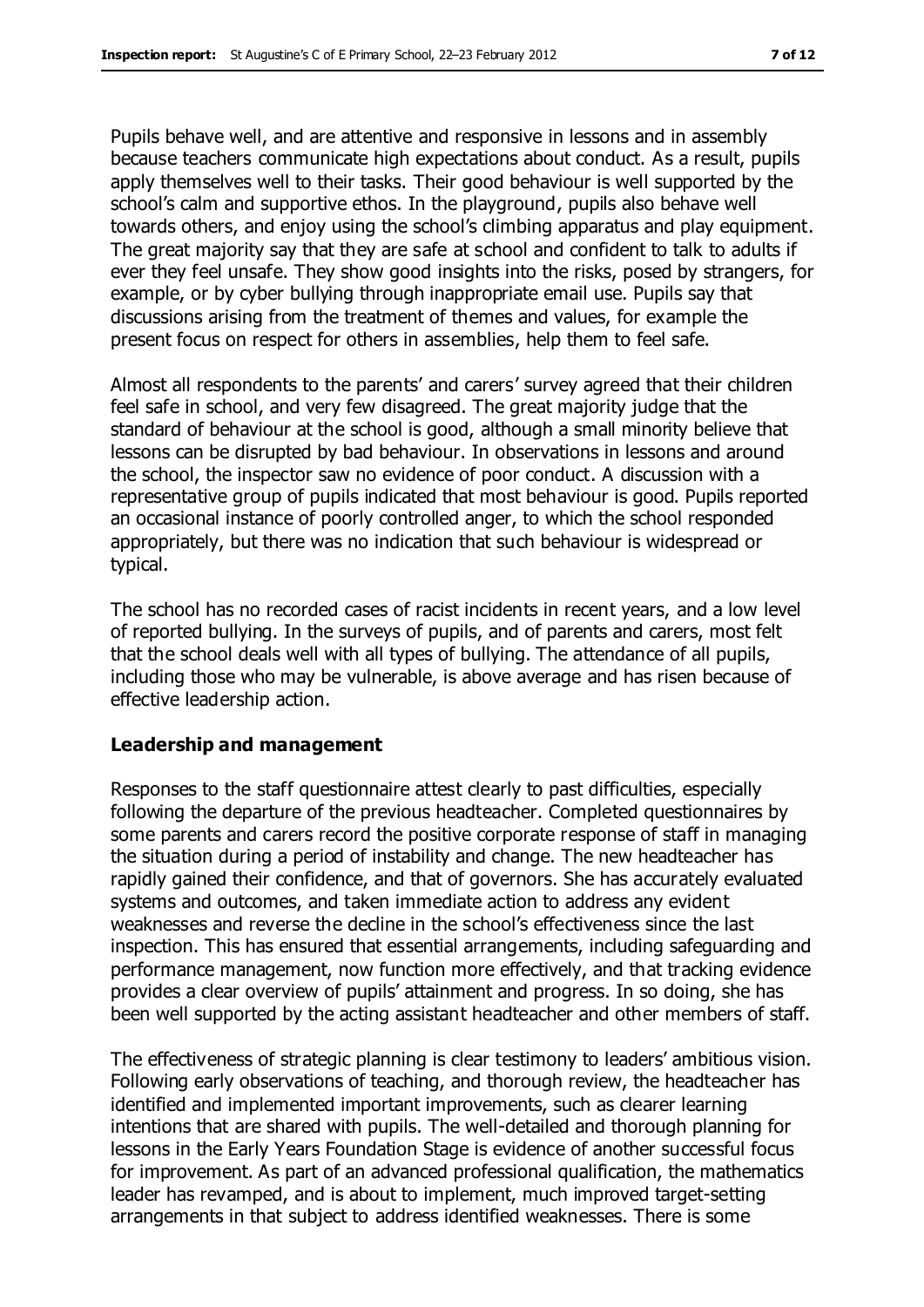effective middle leadership. For example, the special educational needs coordinator has a positive impact in promoting equality of opportunity. However, the role of subject leaders in English and mathematics does not have enough impact in raising achievement because their involvement in self-evaluation activities is insufficient. The headteacher has ensured that members of the governing body are now fully informed of current strengths and weaknesses. Governors' well-judged actions in making effective appointments at senior leadership level have already borne fruit.

Pupils' good behaviour, readiness to learn, and above average and rising attendance, attest to the effective impact of leaders during an unsettled time for the school and are indicative of its clear capacity to improve. Leaders have ensured that safeguarding arrangements meet all statutory requirements. In addition, clear improvements to teaching by the new leadership are beginning to increase the school's effectiveness through accelerated progress in some lessons, although inconsistencies still remain and there has not been time for this to affect pupils' attainment.

The school's curriculum is broad and balanced, ensuring that pupils' needs are met. For instance, recent topic work in Years 5 and 6 has stimulated pupils' reflection on global warming through studying aspects of science and geography, and offered a real context for factual and imaginative writing. Pupils' study of the Second World War included a visit to London to experience the Churchill War Rooms, imaginative opportunities to make Anderson shelters to meet specified design criteria, and further opportunities for written work. Through a local link with Zambia, pupils gain practical and spiritual insights into life in the third world. There are strengths in sports provision and in artwork, as can be seen from the attractive displays. The school is participating in 'Face Britain' in which pupils produce self-portraits for inclusion in a national project. These activities support their cultural development well.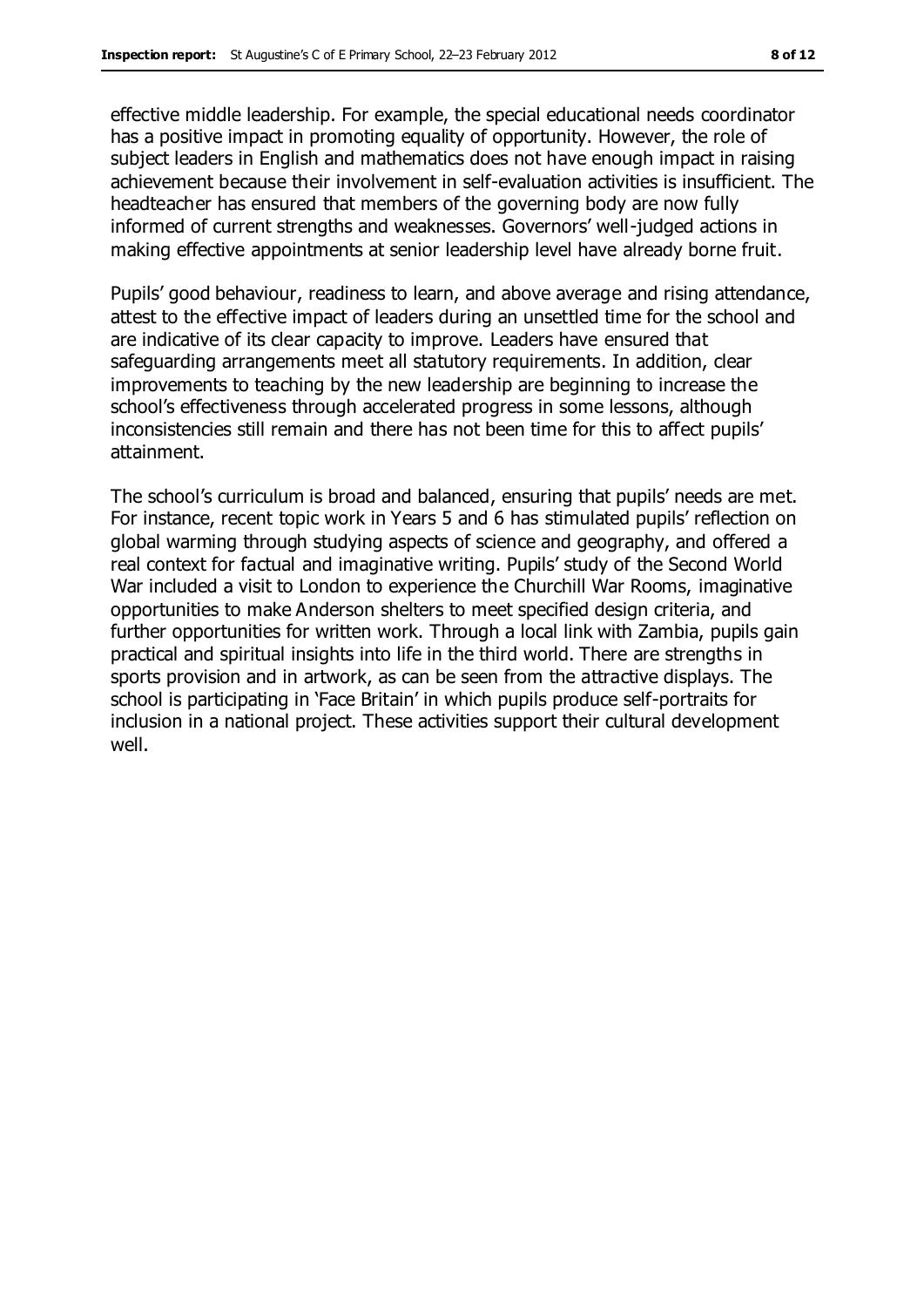# **Glossary**

### **What inspection judgements mean**

| Grade   | <b>Judgement</b> | <b>Description</b>                                                                                                                                                                                                               |
|---------|------------------|----------------------------------------------------------------------------------------------------------------------------------------------------------------------------------------------------------------------------------|
| Grade 1 | Outstanding      | These features are highly effective. An outstanding<br>school provides exceptionally well for all its pupils' needs.                                                                                                             |
| Grade 2 | Good             | These are very positive features of a school. A school<br>that is good is serving its pupils well.                                                                                                                               |
| Grade 3 | Satisfactory     | These features are of reasonable quality. A satisfactory<br>school is providing adequately for its pupils.                                                                                                                       |
| Grade 4 | Inadequate       | These features are not of an acceptable standard. An<br>inadequate school needs to make significant<br>improvement in order to meet the needs of its pupils.<br>Ofsted inspectors will make further visits until it<br>improves. |

### **Overall effectiveness of schools**

|                         | Overall effectiveness judgement (percentage of schools) |      |                     |                   |
|-------------------------|---------------------------------------------------------|------|---------------------|-------------------|
| <b>Type of school</b>   | <b>Outstanding</b>                                      | Good | <b>Satisfactory</b> | <b>Inadequate</b> |
| Nursery schools         | 46                                                      | 46   |                     |                   |
| Primary schools         |                                                         | 47   | 40                  |                   |
| Secondary<br>schools    | 14                                                      | 38   | 40                  |                   |
| Special schools         | 28                                                      | 48   | 20                  |                   |
| Pupil referral<br>units | 15                                                      | 50   | 29                  |                   |
| All schools             |                                                         | 46   | 38                  |                   |

New school inspection arrangements have been introduced from 1 January 2012. This means that inspectors make judgements that were not made previously.

The data in the table above are for the period 1 September 2010 to 31 August 2011 and represent judgements that were made under the school inspection arrangements that were introduced on 1 September 2009. These data are consistent with the latest published official statistics about maintained school inspection outcomes (see www.ofsted.gov.uk).

The sample of schools inspected during 2010/11 was not representative of all schools nationally, as weaker schools are inspected more frequently than good or outstanding schools.

Primary schools include primary academy converters. Secondary schools include secondary academy converters, sponsor-led academies and city technology colleges. Special schools include special academy converters and non-maintained special schools.

Percentages are rounded and do not always add exactly to 100.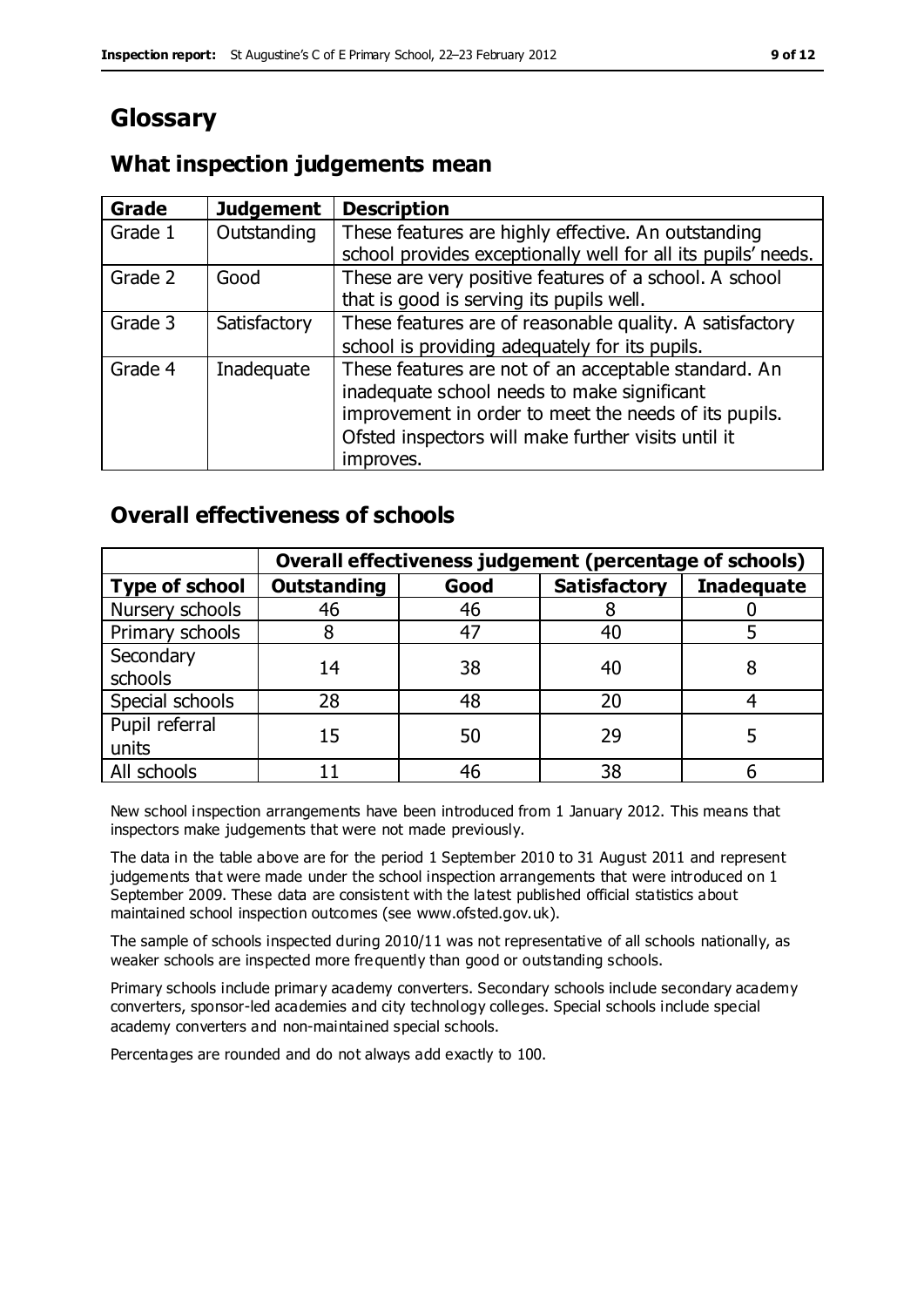# **Common terminology used by inspectors**

| Achievement:               | the progress and success of a pupil in their<br>learning and development taking account of their<br>attainment.                                                                                                        |
|----------------------------|------------------------------------------------------------------------------------------------------------------------------------------------------------------------------------------------------------------------|
| Attainment:                | the standard of the pupils' work shown by test and<br>examination results and in lessons.                                                                                                                              |
| Attendance:                | the regular attendance of pupils at school and in<br>lessons, taking into account the school's efforts to<br>encourage good attendance.                                                                                |
| Behaviour:                 | how well pupils behave in lessons, with emphasis<br>on their attitude to learning. Pupils' punctuality to<br>lessons and their conduct around the school.                                                              |
| Capacity to improve:       | the proven ability of the school to continue<br>improving based on its self-evaluation and what<br>the school has accomplished so far and on the<br>quality of its systems to maintain improvement.                    |
| Leadership and management: | the contribution of all the staff with responsibilities,<br>not just the governors and headteacher, to<br>identifying priorities, directing and motivating staff<br>and running the school.                            |
| Learning:                  | how well pupils acquire knowledge, develop their<br>understanding, learn and practise skills and are<br>developing their competence as learners.                                                                       |
| Overall effectiveness:     | inspectors form a judgement on a school's overall<br>effectiveness based on the findings from their<br>inspection of the school.                                                                                       |
| Progress:                  | the rate at which pupils are learning in lessons and<br>over longer periods of time. It is often measured<br>by comparing the pupils' attainment at the end of a<br>key stage with their attainment when they started. |
| Safety:                    | how safe pupils are in school, including in lessons;<br>and their understanding of risks. Pupils' freedom<br>from bullying and harassment. How well the school<br>promotes safety, for example e-learning.             |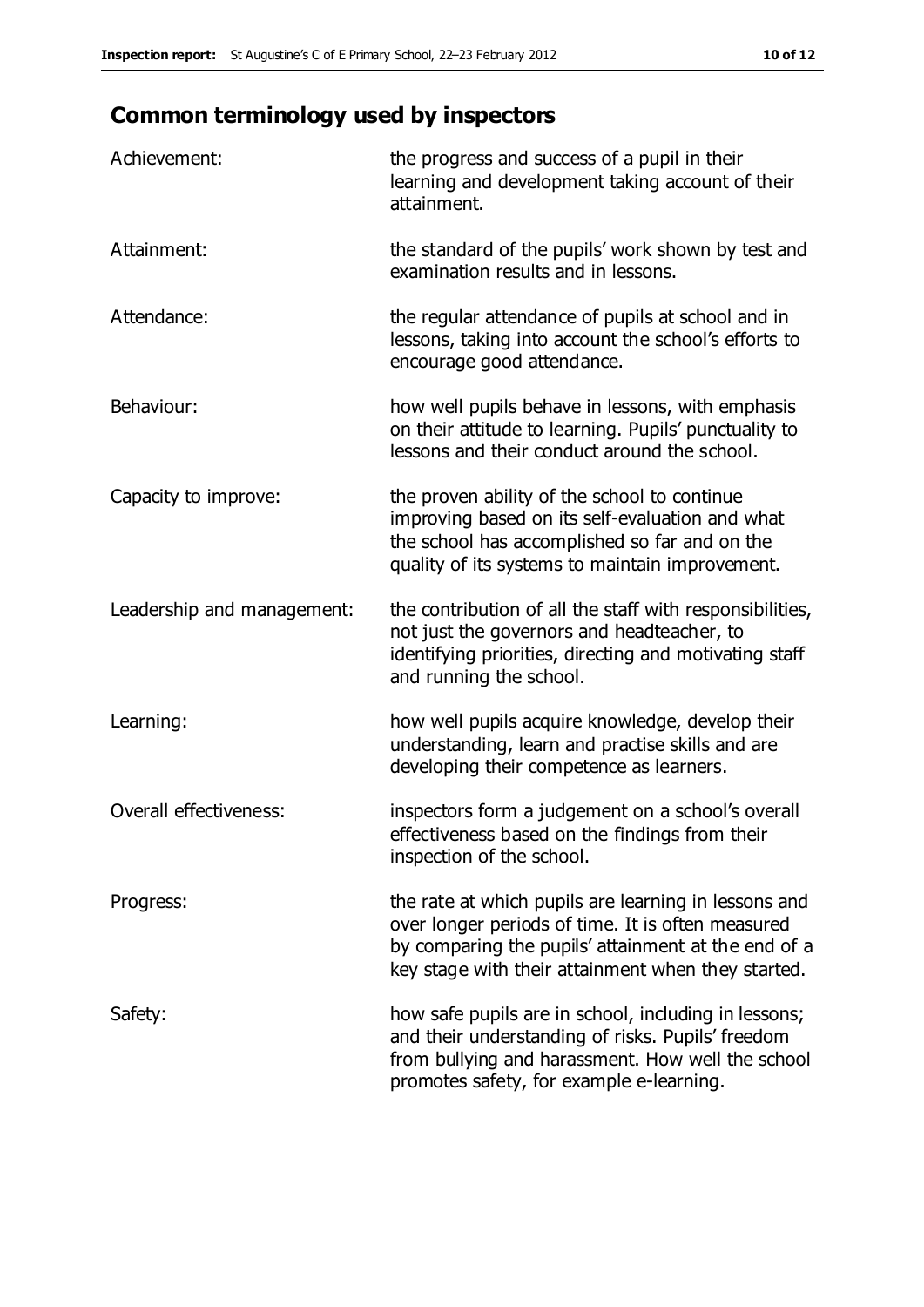#### **This letter is provided for the school, parents and carers to share with their children. It describes Ofsted's main findings from the inspection of their school.**

24 February 2012

Dear Pupils

#### **Inspection of St Augustine's CofE Primary School, Scaynes Hill RH17 7PB**

Thanks to all of you for your help during the inspection. I enjoyed seeing you in your classrooms, talking to you at break times and lunchtimes, and hearing some of you read. I particularly thank those of you who filled in the pupils' questionnaire and those who came for a discussion with me. The inspection judgement is that you go to a satisfactory school.

These are the main things that I found out about your school.

- You have very good relationships with teachers and other adults.
- Your behaviour at school is good; you listen well and work well with others.
- You feel very safe in school.
- Your attendance is above average.
- $\blacksquare$  The teaching and the curriculum in your school are satisfactory.
- The headteacher and the other leaders know what to do to continue to improve your school.
- A majority of your parents and carers would recommend the school to others.
- Your attainment in English and mathematics by the end of Year 6 is broadly average, and your progress across the school is satisfactory.

I have asked the headteacher and the governing body to make the school even better by doing three things.

- Make sure that you make better progress by ensuring that teachers always expect more of you, set you work that is suitably challenging and keep you interested through working more quickly.
- $\blacksquare$  Help you to understand more about what you can do to improve your reading, writing and mathematics work through better target setting and marking.
- Decide more clearly what the leaders of English and mathematics are expected to do, and help them to do an even better job in improving the school.

You can help by continuing to work hard so that the school can improve even more. We wish you every success in the future.

Yours sincerely

Chris Grove Lead inspector